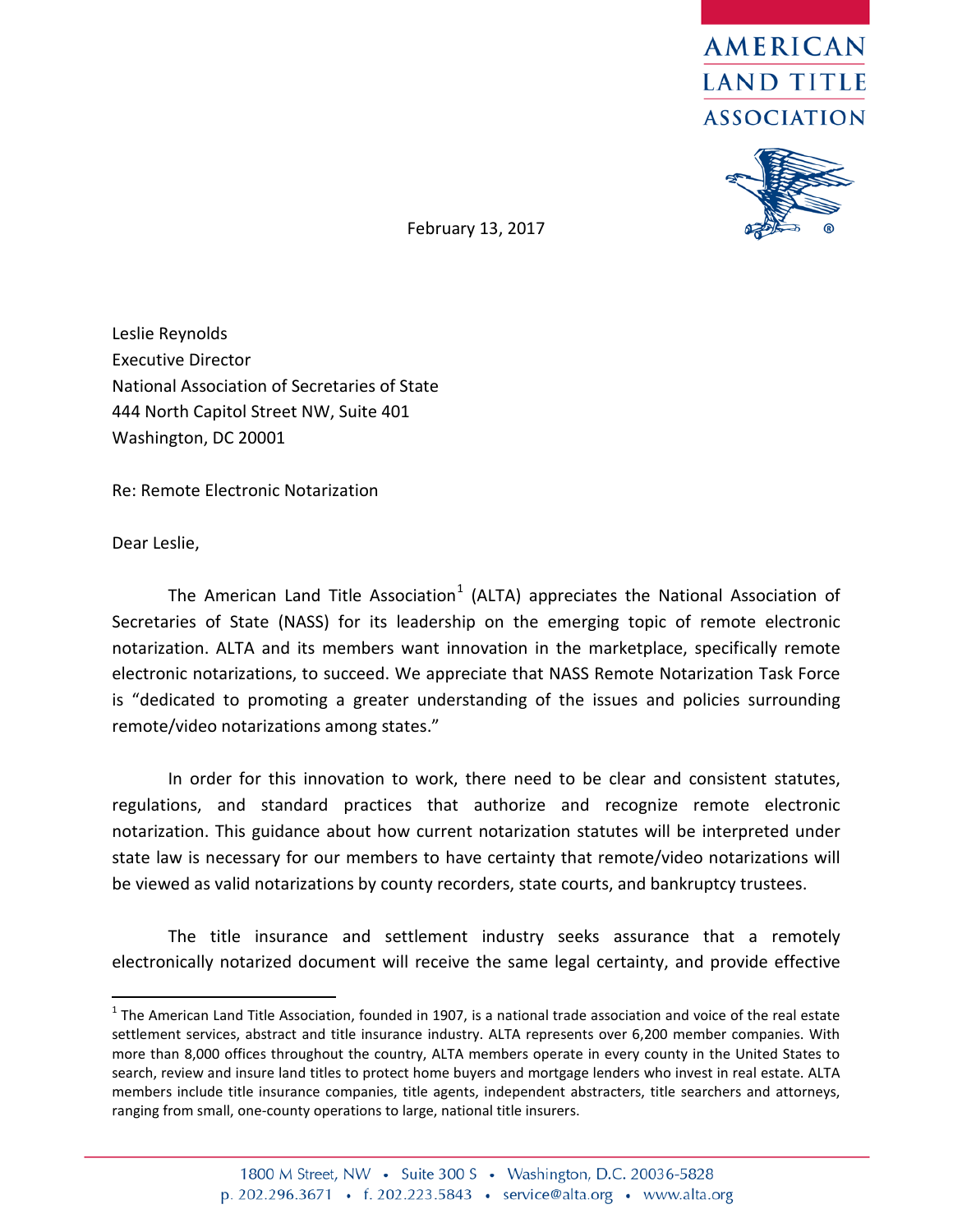constructive notice, under state law as a traditional, wet-signed, face-to-face, personal appearance notarization. Though states have long accepted traditional notarizations conducted in other states, it is currently unclear as to whether remote electronic notarizations will receive the same treatment.

Given the inherent variations between traditional and remote electronic notarization processes, our members support legislation that protects the basic tenets of notarization in a remote setting. New and thoughtful legislation is needed to ensure that a remote appearance before a notary will satisfy the cornerstone of notarial practice, which is that a signer personally appear before a notary. Personal appearance has customarily required a physical appearance and face-to-face interaction between the signer and the notary. However, technological advances in the marketplace demand that our laws reconsider this requirement.

To ensure that remote electronic notarizations can succeed in the marketplace, it is critical that states implement legislation that authorizes and recognizes these practices. We believe that the following elements should be included in every remote electronic notarization statute:

- 1. *Adequate safeguards* to protect the public and the parties relying on notarization from identity thieves, forgery, undue influence, and fraud;
- 2. *Proven methods of authenticating identity* of the signer through a multi-factor identification process that includes at least two of the following categories: what the signer possesses (credentials, e.g., driver's license, passport, military ID card, etc.), what the signer knows (knowledge-based authentication, e.g., questions based on the signer's personal knowledge), and who the signer is (recognition of behavioral and biological characteristics, e.g., fingerprint recognition, eye scan, etc.);
- 3. *Confidence* that a remotely electronically notarized document is recordable in the local land records and that once recorded, the document is a real property record that will serve as effective constructive notice upon which the public can rely; this includes the ability to record an electronically notarized (including remotely electronically notarized) document in the official land records regardless of the capability to receive electronic recordings;
- 4. *A determination* of whether the state will recognize remote notarial acts performed by out-of-state notaries and whether such acts are governed by the state;